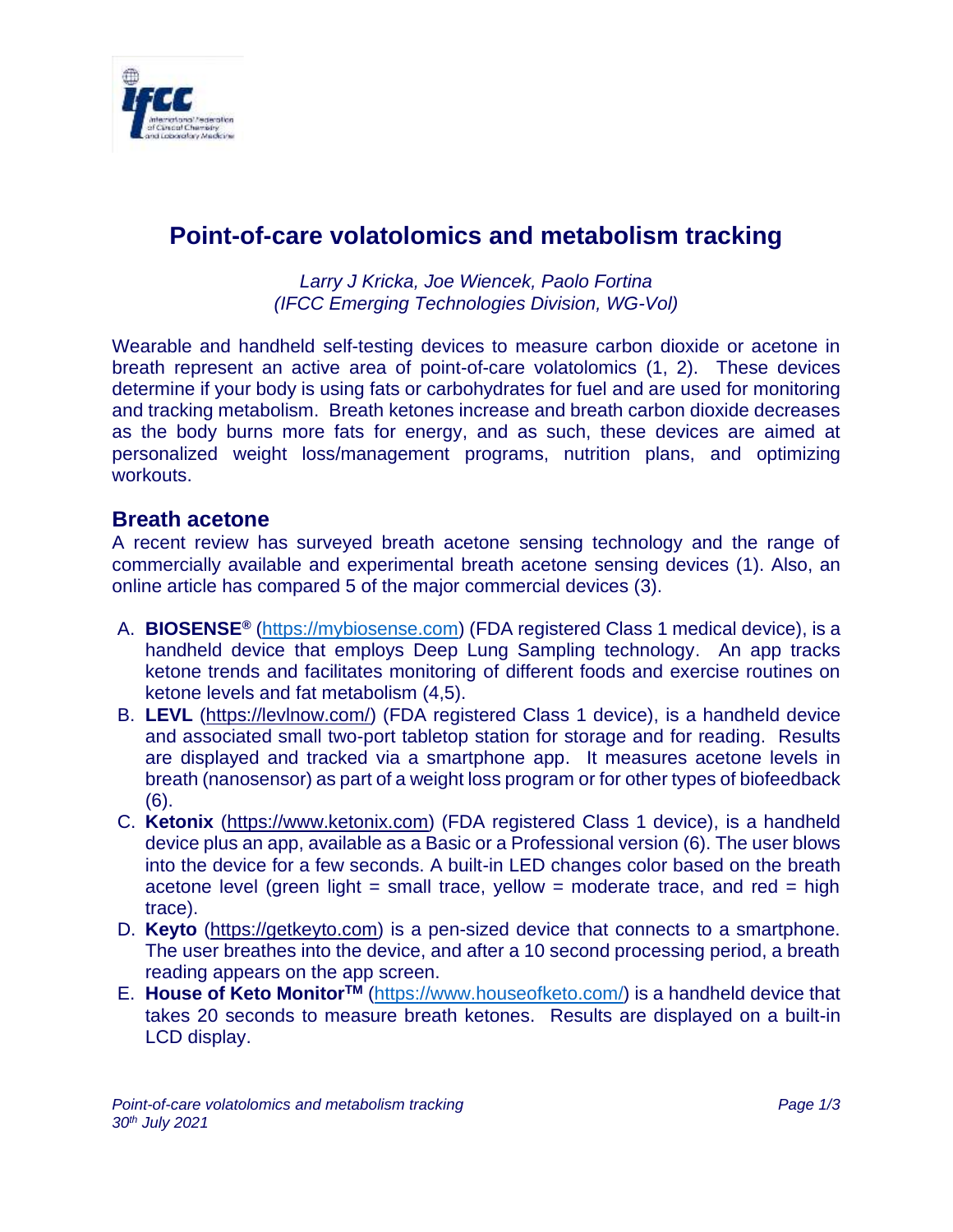

F. **KHC M3** ketone breath meter (https://ketohc.com) is a handheld device that uses a mini-solenoid internal breath pump to ensures accurate and efficient capture of breath for ketones for testing. It takes 10 seconds to measure breath ketones and results are shown on a built-in LCD display.

## **Breath carbon dioxide**

- A. **The Lumen®** (https://www.lumen.me) is a handheld device that contains a sensor and flow meter. Carbon dioxide concentration is measured by inhaling a fixed volume of air through the device, holding it for 10 seconds, and exhaling fully. Results are displayed on a smartphone app (7-9).
- B. **Breezing ProTM** [\(www.breezing.com\)](http://www.breezing.com/) and **Breezing MedTM** (FDA approved Class II device) (10) are wearable devices that use a disposable mask to facilitate breath collection (10 minutes) and a combined sensor to measure carbon dioxide and oxygen. The devices link to a smartphone and the data obtained from the device can be used to calculate Resting Metabolic Rate (RMR) [Resting Energy Expenditure (REE)] and develop a diet, based on the metabolic needs of a patient (11) or for metabolism tracking (12).

## **References**

- 1. Alkedeh O, Priefer R. The ketogenic diet: Breath acetone sensing technology. Biosensors (Basel) 2021;11:26. doi: 10.3390/bios11010026. PMID: 33478049; PMCID: PMC7835940.
- 2. Sorocki J, Rydosz A. A prototype of a portable gas analyzer for exhaled acetone detection. Appl Sci 2019;9: 2605. https://doi.org/10.3390/app9132605.
- 3. Reed A. 5 Best Ketone Breath Meters in 2021 [+Beginner's Guide]. Bodyketosis December 6, 2020. [https://bodyketosis.com/ketone-breath-analyzer/.](https://bodyketosis.com/ketone-breath-analyzer/)
- 4. Anon. Review: BIOSENSE keto monitoring. Longevity Technol. Feb 2, 2020. https://www.longevity.technology/review-biosense-keto-monitoring/.
- 5. Suntrup III DJ, Ratto TV, Ratto M, McCarter JP. Characterization of a high-resolution breath acetone meter for ketosis monitoring. Peer J 2020;8:e9969. [https://doi.org/10.7717/peerj.9969.](https://doi.org/10.7717/peerj.9969)